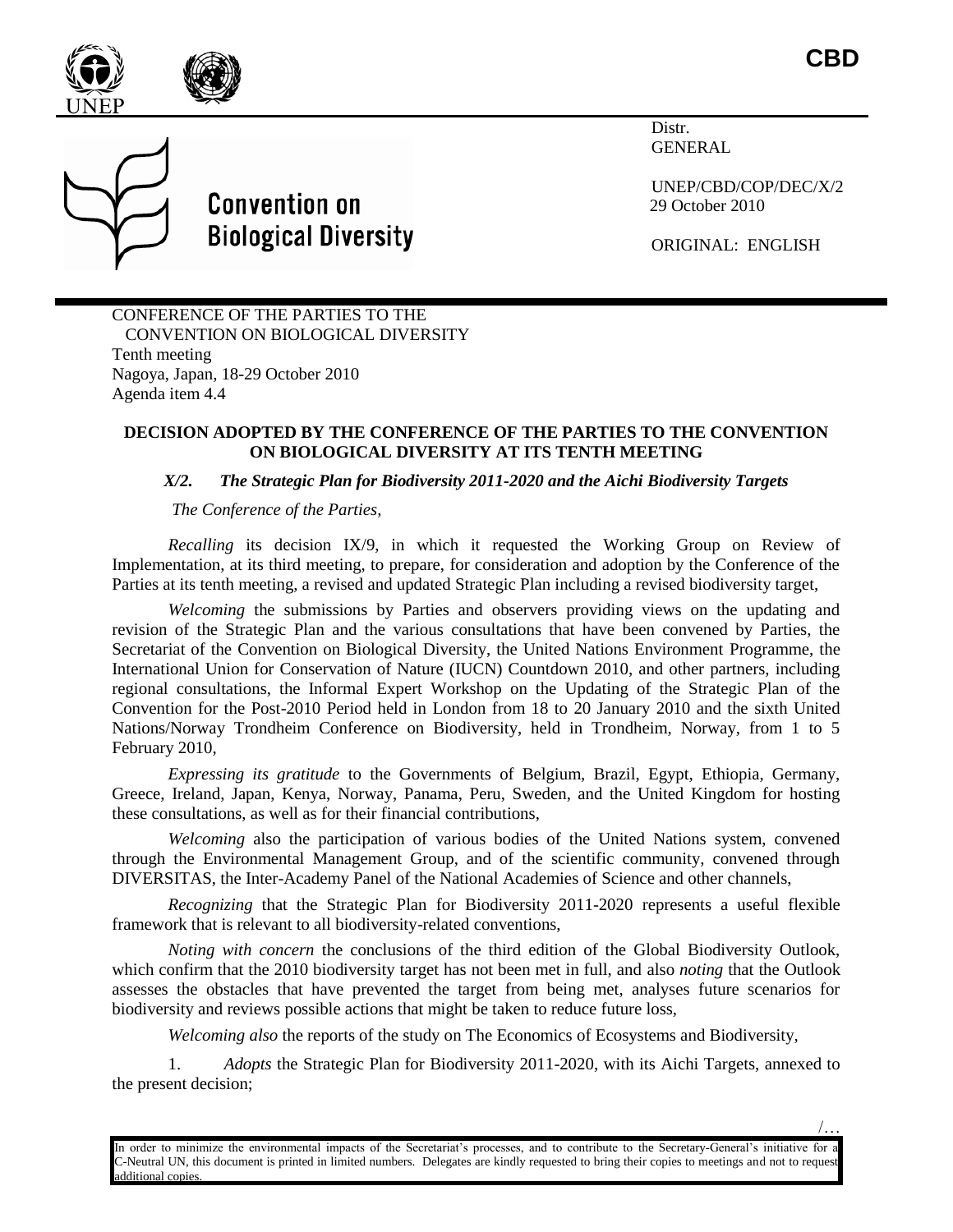#### UNEP/CBD/COP/DEC/X/2 Page 2

2. *Takes note* of the provisional technical rationale, possible indicators and suggested milestones for the Aichi Biodiversity Targets contained in the note by the Executive Secretary  $(UNEP/CBD/COP/10/9)^{1}$ 

3. *Urges* Parties and other Governments, with the support of intergovernmental and other organizations, as appropriate, to implement the Strategic Plan for Biodiversity 2011-2020 and in particular to:

(a) Enable participation at all levels to foster the full and effective contributions of women, indigenous and local communities, civil-society organizations, the private sector and stakeholders from all other sectors in the full implementation of the objectives of the Convention and the Strategic Plan;

(b) Develop national and regional targets, using the Strategic Plan and its Aichi Targets, as a flexible framework, in accordance with national priorities and capacities and taking into account both the global targets and the status and trends of biological diversity in the country, and the resources provided through the strategy for resource mobilization, with a view to contributing to collective global efforts to reach the global targets, and report thereon to the Conference of the Parties at its eleventh meeting;

(c) Review, and as appropriate update and revise, their national biodiversity strategies and action plans, in line with the Strategic Plan and the guidance adopted in decision IX/9, including by integrating their national targets into their national biodiversity strategies and action plans, adopted as a policy instrument, and report thereon to the Conference of the Parties at its eleventh or twelfth meeting;

(d) Use the revised and updated national biodiversity strategies and action plans as effective instruments for the integration of biodiversity targets into national development and poverty reduction policies and strategies, national accounting, as appropriate, economic sectors and spatial planning processes, by Government and the private sector at all levels;

(e) Monitor and review the implementation of their national biodiversity strategies and action plans in accordance with the Strategic Plan and their national targets making use of the set of indicators developed for the Strategic Plan as a flexible framework and to report to the Conference of the Parties through their fifth and sixth national reports and any other means to be decided by the Conference of the Parties;

(f) Support the updating of national biodiversity strategies and action plans as effective instruments to promote the implementation of the Strategic Plan and mainstreaming of biodiversity at the national level, taking into account synergies among the biodiversity-related conventions in a manner consistent with their respective mandates;

(g) Promote the generation and use of scientific information, develop methodologies and initiatives to monitor status and trends of biodiversity and ecosystem services, share data, develop indicators and measures, and undertake regular and timely assessments, to underpin the proposed new intergovernmental science-policy platform on biodiversity and ecosystem services (IPBES) and an effective Subsidiary Body on Scientific, Technical and Technological Advice in order to strengthen the science policy interface, thereby enhancing the implementation of the Strategic Plan for Biodiversity 2011-2020;

4. *Invites* Parties to take note of the United Nations Declaration on the Rights of Indigenous Peoples<sup>2</sup> in the implementation of the Strategic Plan for Biodiversity 2011-2020, as appropriate, and in accordance with national legislation;

5. *Urges* regional organizations to consider the development or updating of regional biodiversity strategies, as appropriate, including agreeing on regional targets, as a means of

l

<sup>1</sup> This note has been updated, consistent with the targets as adopted and taking into account the points listed in the footnote to paragraph 17 (g) of the present decision and is available as document UNEP/CBD/COP/10/27/Add.1.

<sup>&</sup>lt;sup>2</sup> General Assembly resolution 61/295 of 13 September 2007.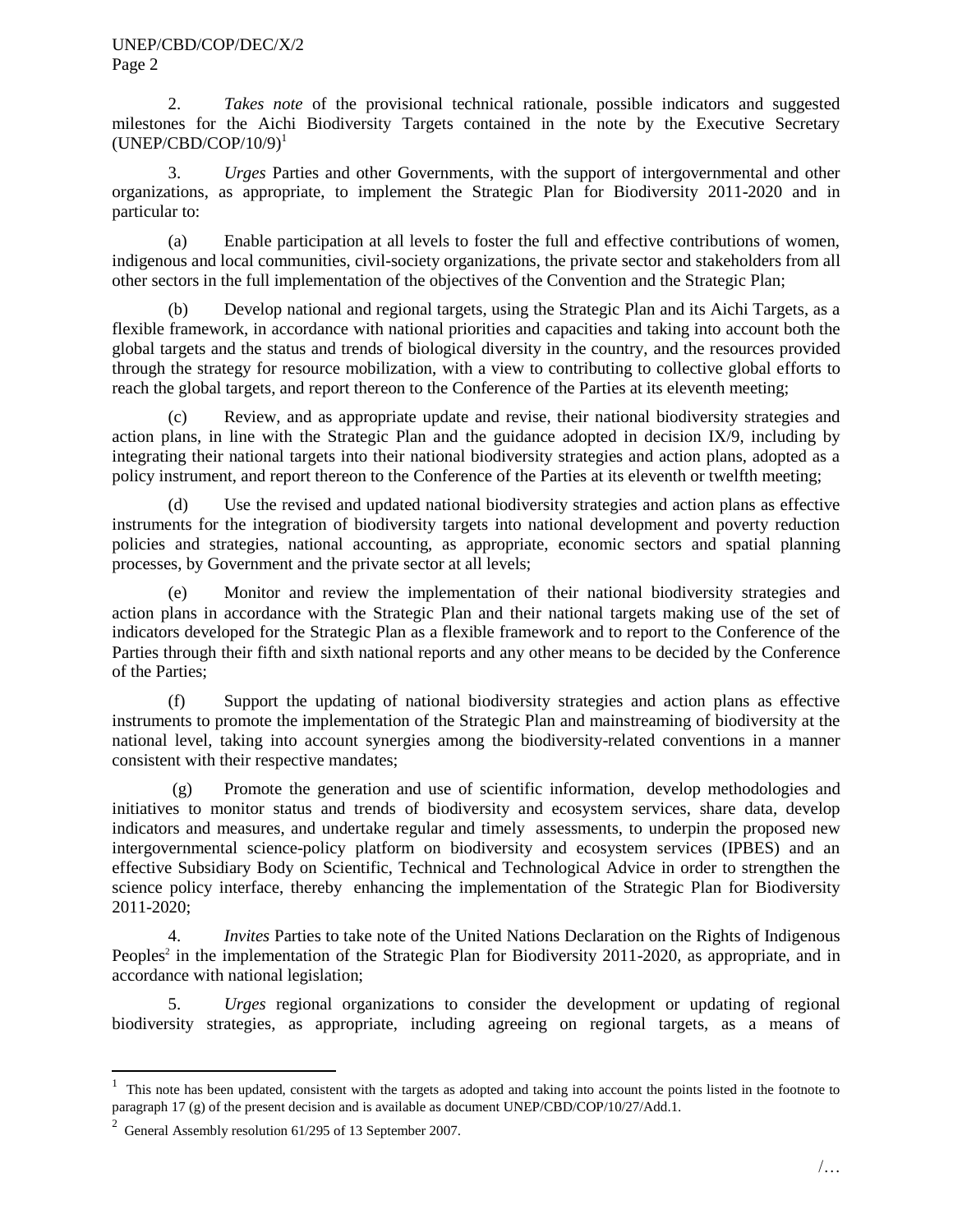complementing and supporting national actions and of contributing to the implementation of the Strategic Plan for Biodiversity 2011-2020;

6. *Emphasizes* the need for capacity-building activities and the effective sharing of knowledge, consistent with decisions VIII/8, IX/8 and other relevant decisions of the Conference of the Parties, in order to support all countries, especially developing countries, in particular the least developed countries, small island developing States, and the most environmentally vulnerable countries, as well as countries with economies in transition, and indigenous and local communities, in the implementation of the Strategic Plan for Biodiversity 2011-2020;

7. *Emphasizing* that increased knowledge on biodiversity and ecosystem services and its application is an important tool for communicating and mainstreaming biodiversity, *invites* Parties and other Governments to make use of the findings of the study on The Economics of Ecosystems and Biodiversity and other relevant studies, to make the case for investment for biodiversity and ecosystem services and to strengthen policy commitment to biodiversity at the highest level;

8. *Recalls* decision IX/8, which called for gender mainstreaming in national biodiversity strategies and action plans, and decision IX/24, in which the Conference of the Parties approved the gender plan of action for the Convention, which, among other things, requests Parties to mainstream a gender perspective into the implementation of the Convention and promote gender equality in achieving its three objectives, and *requests* Parties to mainstream gender considerations, where appropriate, in the implementation of the Strategic Plan for Biodiversity 2011-2020 and its associated goals, the Aichi Targets, and indicators*.* 

9. *Recalling* its "Four-year framework of programme priorities related to utilization of GEF resources for biodiversity for the period from 2010 to 2014" proposed in decision IX/31 and *noting* that objective 5 of the GEF-5 Biodiversity Focal Area Strategy is to "Integrate CBD obligations into national planning processes through enabling activities", *requests* the Global Environment Facility to provide support to eligible Parties in a expeditious manner, for revising their national biodiversity strategies and action plans in line with the Strategic Plan for Biodiversity 2011-2020;

10. *Urges* Parties, in particular developed country Parties, and invites other Governments and international financial institutions, regional development banks, and other multilateral financial institutions to provide adequate, predictable and timely financial support to developing country Parties, in particular the least developed countries, small island developing States and the most environmentally vulnerable countries, as well as countries with economies in transition, to enable the full implementation of the Strategic Plan for Biodiversity 2011-2020 and *reiterates* that the extent to which developing country Parties will effectively implement their commitments under this Convention will depend on the effective implementation by developed country Parties of their commitments under this Convention related to financial resources and transfer of technology;

11. *Requests* the Global Environment Facility, to provide adequate, timely and predictable financial support to eligible countries to enable the implementation of the Strategic Plan for Biodiversity 2011-2020;

12. *Recalling* its strategy for resource mobilization in support of the achievement of the three objectives of the Convention (decision IX/11 B, annex), *invites* Parties and relevant organizations, including members of the United Nations Development Group, the World Bank, regional development banks and other relevant international and regional bodies, together with non-governmental organizations and business sector entities to make available the necessary resources for the implementation of the Strategic Plan for Biodiversity 2011-2020, especially by developing countries, in particular the least developed countries and small island developing States, as well as countries with economies in transition;

13. *Decides* that the fourth edition of the Global Biodiversity Outlook shall be prepared to provide a mid-term review of progress towards the Aichi Biodiversity Targets, including an analysis of how the implementation of the Convention and its Strategic Plan has contributed to the 2015 targets of the Millennium Development Goals;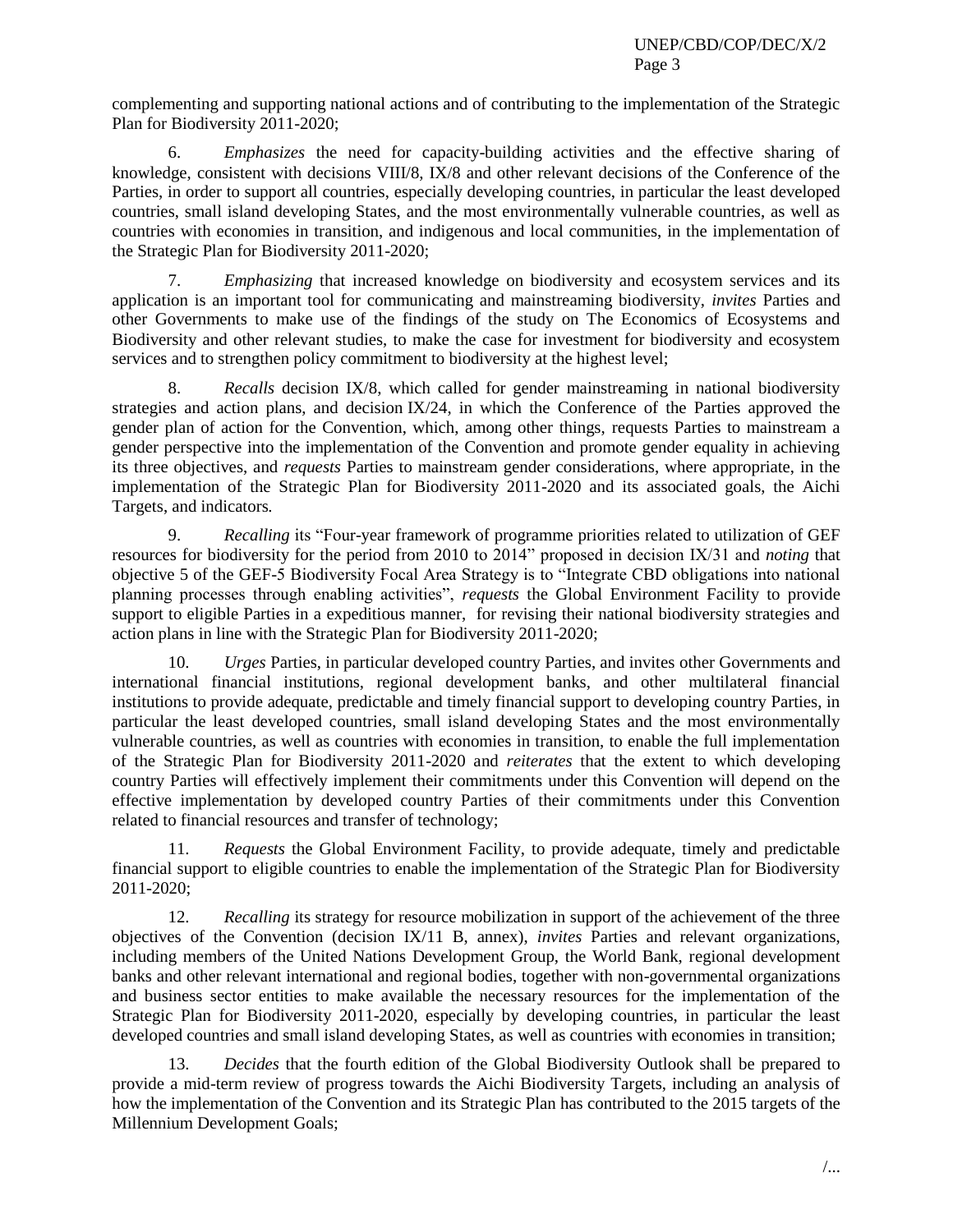14. *Recalling* that the role of the Conference of the Parties is to keep the implementation of the Convention under review, *decides* that future meetings of the Conference of the Parties shall review progress in the implementation of the Strategic Plan for Biodiversity 2011-2020, share experiences relevant for implementation and provide guidance on means to address obstacles encountered;

15. *Decides* to consider at its eleventh meeting the need for and possible development of additional mechanisms or enhancements to existing mechanisms such as the Subsidiary Body on Scientific, Technical and Technological Advice and the Ad Hoc Open-ended Working Group on Review of Implementation of the Convention to enable Parties to meet their commitments under the Convention and the implementation of the Strategic Plan for Biodiversity 2011-2020;

16. *Invites*:

(a) Parties and other Governments at the forthcoming meetings of the decision-making bodies of the other biodiversity-related conventions<sup>3</sup> and other relevant agreements to consider appropriate contributions to the collaborative implementation of the Strategic Plan for Biodiversity 2011- 2020 and its Aichi Targets;

(b) The United Nations Environment Programme, in particular its regional offices, as well as the United Nations Development Programme and the Food and Agriculture Organization of the United Nations, working at the country level, to facilitate activities to support the implementation of the Convention and the Strategic Plan, in cooperation with other relevant implementation agencies;

(c) The United Nations Environment Programme, the International Union for Conservation of Nature, as well as other relevant organizations to further develop, maintain and actively make use of the TEMATEA issue-based modules to enhance coherent implementation of biodiversity-related conventions and agreements;

(d) The Environment Management Group, in building on its report to the tenth meeting of the Conference of the Parties<sup>,4</sup> to identify measures for effective and efficient implementation of the Strategic Plan across the United Nations system and provide a report on its work to the Conference of the Parties at its eleventh meeting through the Working Group on Review of Implementation and the Subsidiary Body on Scientific, Technical and Technological Advice;

(e) The United Nations General Assembly to consider for adoption relevant elements of the Strategic Plan for Biodiversity 2011-2020 and its Aichi Targets as integral elements in the Millennium Development Goals, in particular Millennium Development Goal 7 on ensuring environmental sustainability;

17. *Requests* the Executive Secretary:

(a) To promote and facilitate, in partnership with relevant international organizations, including indigenous and local community organizations, activities to strengthen capacity for the implementation of the Strategic Plan for Biodiversity 2011-2020, including through regional and/or subregional workshops on updating and revising national biodiversity strategies and action plans, the mainstreaming of biodiversity, the enhancement of the clearing-house mechanism and the mobilization of resources;

(b) To prepare an analysis/synthesis of national, regional and other actions, including targets as appropriate, established in accordance with the Strategic Plan, to enable the Working Group on Review of Implementation of the Convention at its fourth meeting and the Conference of Parties at its eleventh and subsequent meetings to assess the contribution of such national and regional targets towards the global targets;

<sup>&</sup>lt;sup>3</sup> Ramsar Convention on Wetlands, the World Heritage Convention, the Convention on International Trade in Endangered Species of Wild Fauna and Flora, the Convention on the Conservation of Migratory Species and the International Treaty on Plant Genetic Resources.

<sup>4</sup> UNEP/CBD/COP/10/INF/21.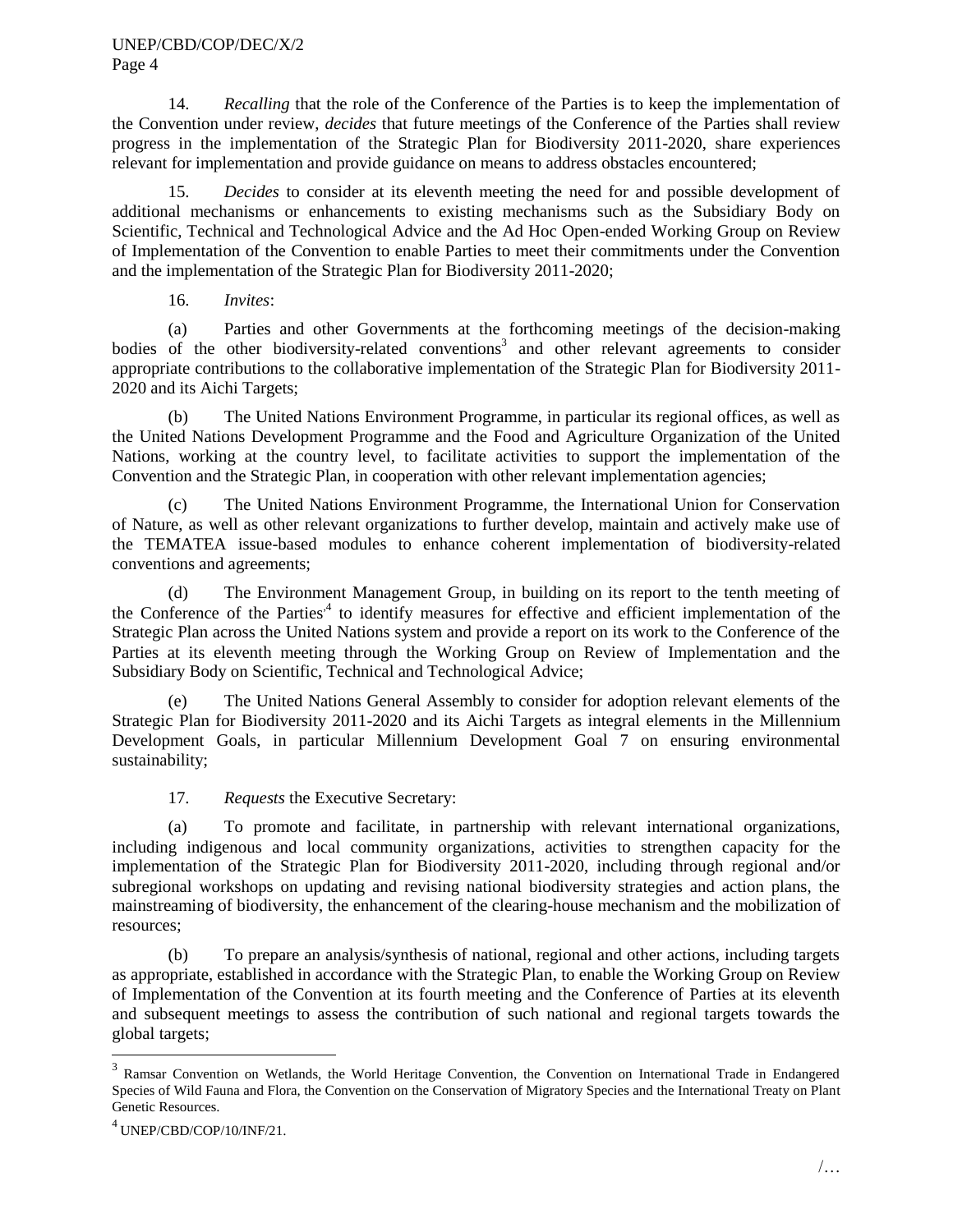(c) To develop, for consideration by the Working Group on Review of Implementation of the Convention at its fourth meeting, options for the further enhancement of implementation of the Convention, including through the further development of capacity-building programmes, partnerships and the strengthening of synergies among Conventions and other international processes;

(d) To prepare a plan, to be considered by the Subsidiary Body on Scientific, Technical and Technological Advice prior to the eleventh meeting of the Conference of the Parties, for the preparation of the fourth edition of the Global Biodiversity Outlook on the basis of the fifth national reports, use of headline global biodiversity indicators and other relevant information;

(e) Building on the results of The Economics of Ecosystems and Biodiversity study5 and other processes, to cooperate with relevant organizations such as the United Nations Environment Programme, the United Nations Development Programme, the World Bank, and the Organisation for Economic Co-operation and Development, with the aim of: (i) further developing the economic aspects related to ecosystem services and biodiversity; (ii) developing implementation tools for the integration of economic aspects of biodiversity and ecosystem services; and (iii) facilitating implementation and capacity-building for such tools;

(f) Through capacity-building workshops, to support countries in making use of the findings of The Economics of Ecosystems and Biodiversity study and in integrating the values of biodiversity into relevant national and local policies, programmes and planning processes;

(g) To further develop, in preparation for the consideration of this issue by the Subsidiary Body on Scientific, Technical and Technological Advice at its fifteenth meeting, and the Working Group on Review of Implementation at it fourth meeting, the technical rationales and suggested milestones for the Aichi Biodiversity Targets contained in the note by the Executive Secretary (UNEP/CBD/COP/10/9) taking into account comments made at the tenth meeting of the Conference of the Parties. <sup>6</sup>

l

<sup>5</sup> See http://www.teebweb.org/LinkClick.aspx?fileticket=bYhDohL\_TuM%3d&tabid=924&mid=1813.

 $6$  These include the following:

The need for baselines should be reflected in the technical rationales of several targets.

The definition of "other means" in the technical rationale of target 11 should be replaced with a definition of "other effective area-based conservation measures".

The paramount importance of water should be highlighted in the technical rationale of target 14

A reference to Article 16 of the Convention will be added to the technical rationale of target 19.

An updated document is available as UNEP/CBD/COP/10/27/Add.1.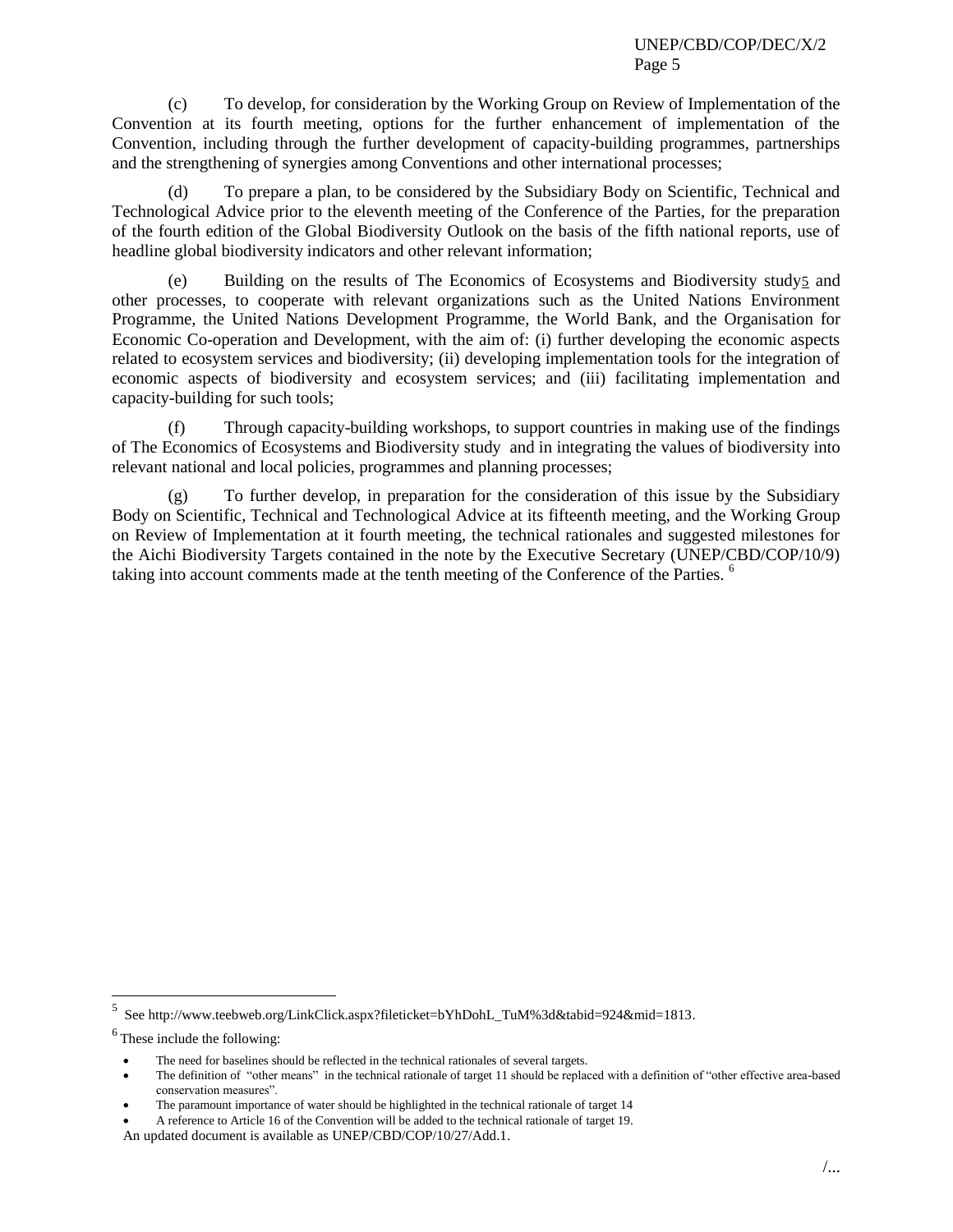#### *Annex*

# **STRATEGIC PLAN FOR BIODIVERSITY 2011-2020 AND THE AICHI BIODIVERSITY TARGETS**

#### *"***Living in harmony with nature***"*

1. The purpose of the Strategic Plan for Biodiversity 2011-2020 is to promote effective implementation of the Convention through a strategic approach, comprising a shared vision, a mission, andstrategic goals and targets ("the Aichi Biodiversity Targets"), that will inspire broad-based action by all Parties and stakeholders. The Strategic Plan will also provide a flexible framework for the establishment of national and regional targets and for enhancing coherence in the implementation of the provisions of the Convention and the decisions of the Conference of the Parties, including the programmes of work and the Global Strategy for Plant Conservation as well as the Nagoya Protocol on Access to Genetic Resources and the Fair and Equitable Sharing of the Benefits Arising from their Utilization. It will also serve as the basis for the development of communication tools capable of attracting the attention of and engaging stakeholders, thereby facilitating the mainstreaming of biodiversity into broader national and global agendas. A separate Strategic Plan has been adopted for the Biosafety Protocol that will complement the present one for the Convention.7

2. The text of the Convention, and in particular its three objectives, provide the fundamental basis for the Strategic Plan.

# **I. THE RATIONALE FOR THE PLAN**

3. Biological diversity underpins ecosystem functioning and the provision of ecosystem services essential for human well-being. It provides for food security, human health, the provision of clean air and water; it contributes to local livelihoods, and economic development, and is essential for the achievement of the Millennium Development Goals, including poverty reduction.

4. The Convention on Biological Diversity has three objectives: the conservation of biological diversity; the sustainable use of its components; and the fair and equitable sharing of benefits arising out of the utilization of genetic resources. In the Convention's first Strategic Plan, adopted in 2002, the Parties committed themselves "to a more effective and coherent implementation of the three objectives of the Convention, to achieve by 2010 a significant reduction of the current rate of biodiversity loss at the global, regional and national level as a contribution to poverty alleviation and to the benefit of all life on Earth." The third edition of the Global Biodiversity Outlook (GBO-3), drawing upon national reports, indicators and research studies, assesses progress towards the 2010 target, and provides scenarios for the future of biodiversity.

5. The 2010 biodiversity target has inspired action at many levels. However, such actions have not been on a scale sufficient to address the pressures on biodiversity. Moreover there has been insufficient integration of biodiversity issues into broader policies, strategies, programmes and actions, and therefore the underlying drivers of biodiversity loss have not been significantly reduced. While there is now some understanding of the linkages between biodiversity, ecosystem services and human well-being, the value of biodiversity is still not reflected in broader policies and incentive structures.

6. Most Parties identify a lack of financial, human and technical resources as limiting their implementation of the Convention. Technology transfer under the Convention has been very limited. Insufficient scientific information for policy and decision-making is a further obstacle for the implementation of the Convention. However, scientific uncertainty should not be used as an excuse for inaction.

 $7$  Decision BS-V/16, annex.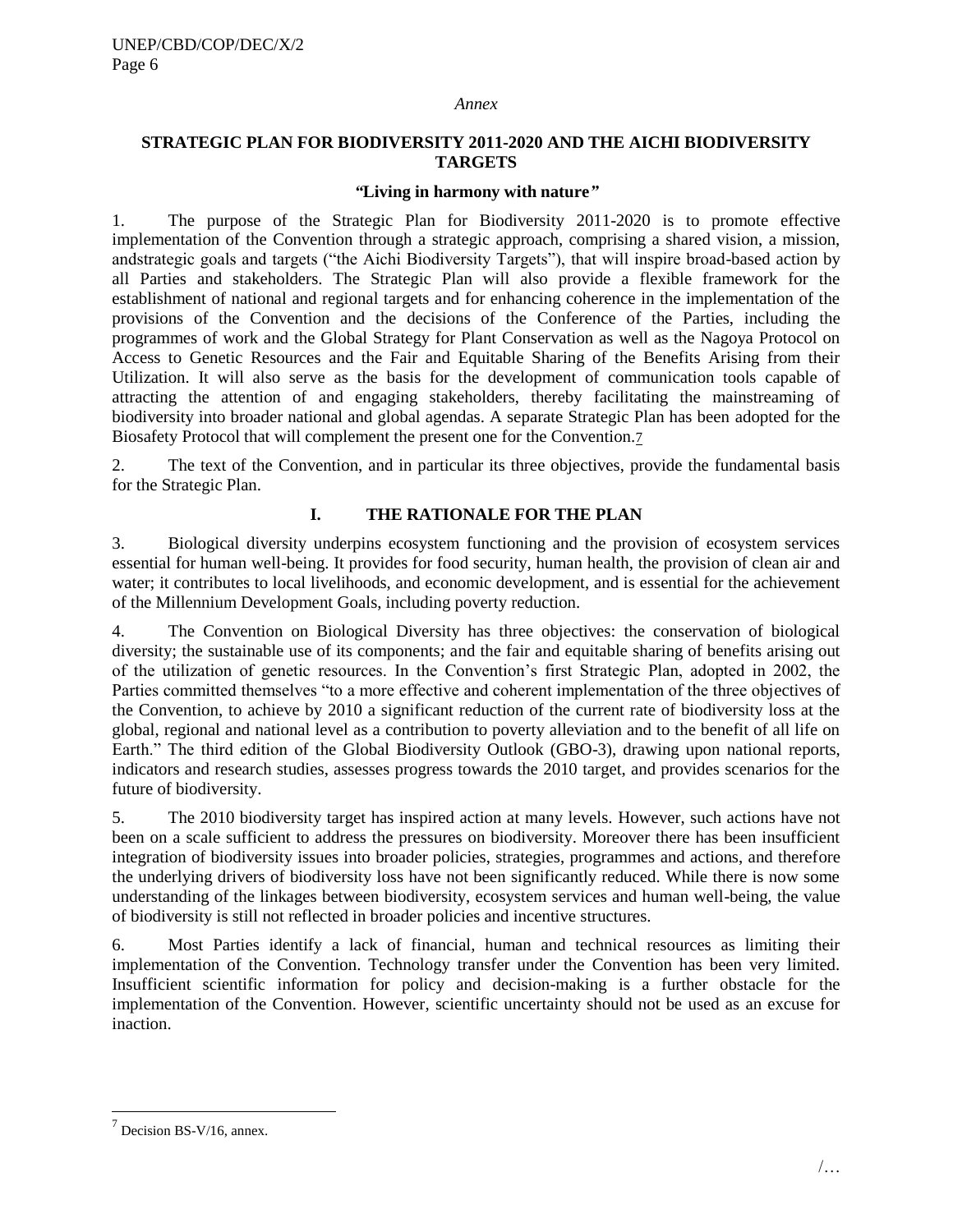7. The 2010 biodiversity target has not been achieved, at least not at the global level. The diversity of genes, species and ecosystems continues to decline, as the pressures on biodiversity remain constant or increase in intensity mainly, as a result of human actions.

8. Scientific consensus projects a continuing loss of habitats and high rates of extinctions throughout this century if current trends persist, with the risk of drastic consequences to human societies as several thresholds or "tipping points" are crossed. Unless urgent action is taken to reverse current trends, a wide range of services derived from ecosystems, underpinned by biodiversity, could rapidly be lost. While the harshest impacts will fall on the poor, thereby undermining efforts to achieve the Millennium Development Goals, no-one will be immune from the impacts of the loss of biodiversity.

9. On the other hand, scenario analysis reveals a wide range of options for addressing the crisis. Determined action to value and protect biodiversity will benefit people in many ways, including through better health, greater food security and less poverty. It will also help to slow climate change by enabling ecosystems to store and absorb more carbon; and it will help people adapt to climate change by adding resilience to ecosystems and making them less vulnerable. Better protection of biodiversity is therefore a prudent and cost-effective investment in risk reduction for the global community.

10. Achieving this positive outcome requires actions at multiple entry points, which are reflected in the goals of this Strategic Plan. These include:

(a) *Initiating action to address the underlying causes of biodiversity loss*, including production and consumption patterns, by ensuring that biodiversity concerns are mainstreamed throughout government and society, through communication, education and awareness, appropriate incentive measures, and institutional change;

(b) *Taking action now to decrease the direct pressures on biodiversity*. Engagement of the agricultural, forest, fisheries, tourism, energy and other sectors will be essential to success. Where trade-offs between biodiversity protection and other social objectives exist, they can often be minimized by using approaches such as spatial planning and efficiency measures. Where multiple pressures are threatening vital ecosystems and their services, urgent action is needed to decrease those pressures most amenable to short-term relief, such as over-exploitation or pollution, so as to prevent more intractable pressures, in particular climate change, from pushing the system "over the edge" to a degraded state;

(c) *Continuing direct action to safeguard and, where necessary, restore biodiversity and ecosystem services*. While longer-term actions to reduce the underlying causes of biodiversity are taking effect, immediate action can help conserve biodiversity, including in critical ecosystems, by means of protected areas, habitat restoration, species-recovery programmes and other targeted conservation interventions;

(d) *Efforts to ensure the continued provision of ecosystem services and to ensure access to these services, especially for the poor who most directly depend on them*. Maintenance and restoration of ecosystems generally provide cost-effective ways to address climate change. Therefore, although climate change is an additional major threat to biodiversity, addressing this threat opens up a number of opportunities for biodiversity conservation and sustainable use;

(e) *Enhanced support mechanisms for: capacity-building; the generation, use and sharing of knowledge; and access to the necessary financial and other resources*. National planning processes need to become more effective in mainstreaming biodiversity and in highlighting its relevance for social and economic agendas. Convention bodies need to become more effective in reviewing implementation and providing support and guidance to Parties.

# **II. VISION**

11. The vision of this Strategic Plan is a world of "Living in harmony with nature" where "By 2050, biodiversity is valued, conserved, restored and wisely used, maintaining ecosystem services, sustaining a healthy planet and delivering benefits essential for all people."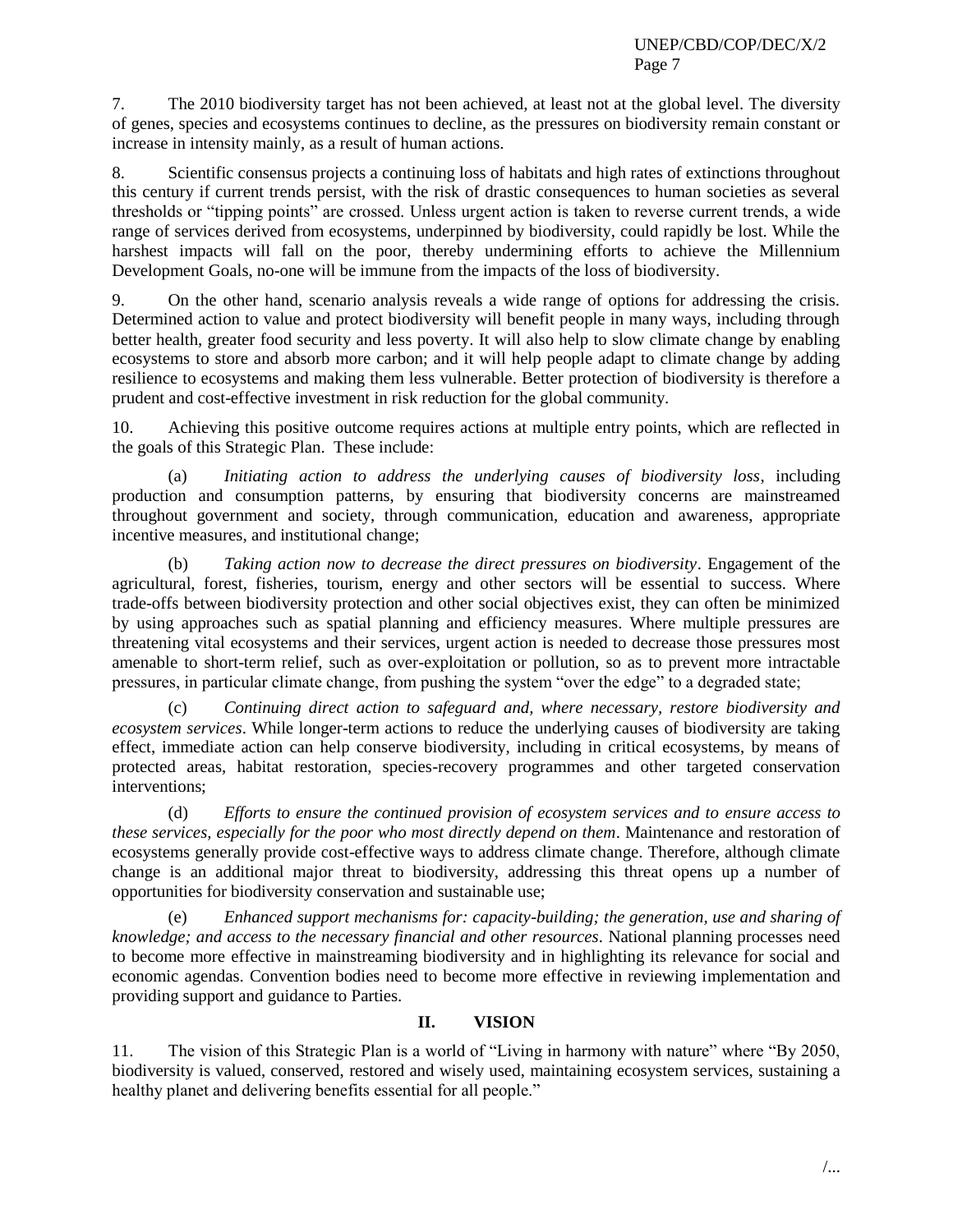# **III. THE MISSION OF THE STRATEGIC PLAN**

12. The mission of the Strategic Plan is to "take effective and urgent action to halt the loss of biodiversity in order to ensure that by 2020 ecosystems are resilient and continue to provide essential services, thereby securing the planet's variety of life, and contributing to human well-being, and poverty eradication. To ensure this, pressures on biodiversity are reduced, ecosystems are restored, biological resources are sustainably used and benefits arising out of utilization of genetic resources are shared in a fair and equitable manner; adequate financial resources are provided, capacities are enhanced, biodiversity issues and values mainstreamed, appropriate policies are effectively implemented, and decision-making is based on sound science and the precautionary approach."

# **IV. STRATEGIC GOALS AND THE AICHI BIODIVERSITY TARGETS**

13. The Strategic Plan includes 20 headline targets for 2015 or 2020 (the "Aichi Biodiversity Targets"), organized under five strategic goals. The goals and targets comprise both: (i) aspirations for achievement at the global level; and (ii) a flexible framework for the establishment of national or regional targets. Parties are invited to set their own targets within this flexible framework, taking into account national needs and priorities, while also bearing in mind national contributions to the achievement of the global targets. Not all countries necessarily need to develop a national target for each and every global target. For some countries, the global threshold set through certain targets may already have been achieved. Others targets may not be relevant in the country context.

# *Strategic goal A. Address the underlying causes of biodiversity loss by mainstreaming biodiversity across government and society*

*Target 1***:** By 2020, at the latest, people are aware of the values of biodiversity and the steps they can take to conserve and use it sustainably.

*Target 2*: By 2020, at the latest, biodiversity values have been integrated into national and local development and poverty reduction strategies and planning processes and are being incorporated into national accounting, as appropriate, and reporting systems.

*Target 3***:** By 2020, at the latest, incentives, including subsidies, harmful to biodiversity are eliminated, phased out or reformed in order to minimize or avoid negative impacts, and positive incentives for the conservation and sustainable use of biodiversity are developed and applied, consistent and in harmony with the Convention and other relevant international obligations, taking into account national socio-economic conditions.

*Target 4***:** By 2020, at the latest, Governments, business and stakeholders at all levels have taken steps to achieve or have implemented plans for sustainable production and consumption and have kept the impacts of use of natural resources well within safe ecological limits.

### *Strategic goal B. Reduce the direct pressures on biodiversity and promote sustainable use*

*Target 5*: By 2020, the rate of loss of all natural habitats, including forests, is at least halved and where feasible brought close to zero, and degradation and fragmentation is significantly reduced.

*Target 6*: By 2020 all fish and invertebrate stocks and aquatic plants are managed and harvested sustainably, legally and applying ecosystem based approaches, so that overfishing is avoided, recovery plans and measures are in place for all depleted species, fisheries have no significant adverse impacts on threatened species and vulnerable ecosystems and the impacts of fisheries on stocks, species and ecosystems are within safe ecological limits.

*Target 7*: By 2020 areas under agriculture, aquaculture and forestry are managed sustainably, ensuring conservation of biodiversity.

*Target 8***:** By 2020, pollution, including from excess nutrients, has been brought to levels that are not detrimental to ecosystem function and biodiversity.

*Target 9*: By 2020, invasive alien species and pathways are identified and prioritized, priority species are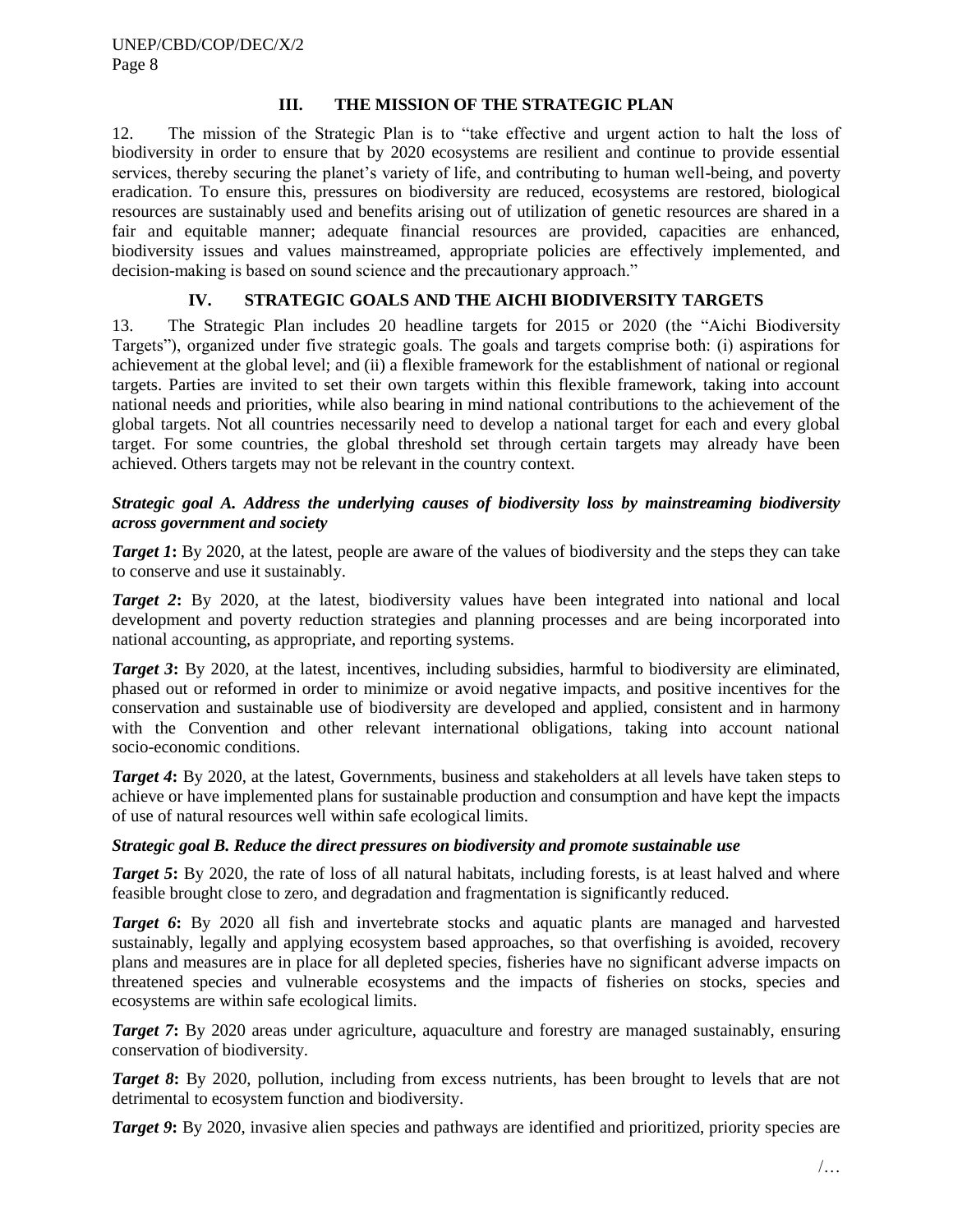controlled or eradicated, and measures are in place to manage pathways to prevent their introduction and establishment.

*Target 10***:** By 2015, the multiple anthropogenic pressures on coral reefs, and other vulnerable ecosystems impacted by climate change or ocean acidification are minimized, so as to maintain their integrity and functioning.

# *Strategic goal C: Improve the status of biodiversity by safeguarding ecosystems, species and genetic diversity*

*Target 11***:** By 2020, at least 17 per cent of terrestrial and inland water areas, and 10 per cent of coastal and marine areas, especially areas of particular importance for biodiversity and ecosystem services, are conserved through effectively and equitably managed, ecologically representative and well connected systems of protected areas and other effective area-based conservation measures, and integrated into the wider landscapes and seascapes.

*Target 12*: By 2020 the extinction of known threatened species has been prevented and their conservation status, particularly of those most in decline, has been improved and sustained.

*Target 13*: By 2020, the genetic diversity of cultivated plants and farmed and domesticated animals and of wild relatives, including other socio-economically as well as culturally valuable species, is maintained, and strategies have been developed and implemented for minimizing genetic erosion and safeguarding their genetic diversity.

### *Strategic goal D: Enhance the benefits to all from biodiversity and ecosystem services*

*Target 14*: By 2020, ecosystems that provide essential services, including services related to water, and contribute to health, livelihoods and well-being, are restored and safeguarded, taking into account the needs of women, indigenous and local communities, and the poor and vulnerable.

*Target 15*: By 2020, ecosystem resilience and the contribution of biodiversity to carbon stocks has been enhanced, through conservation and restoration, including restoration of at least 15 per cent of degraded ecosystems, thereby contributing to climate change mitigation and adaptation and to combating desertification.

*Target 16*: By 2015, the Nagoya Protocol on Access to Genetic Resources and the Fair and Equitable Sharing of Benefits Arising from their Utilization is in force and operational, consistent with national legislation.

# *Strategic goal E. Enhance implementation through participatory planning, knowledge management and capacity building*

*Target 17*: By 2015 each Party has developed, adopted as a policy instrument, and has commenced implementing an effective, participatory and updated national biodiversity strategy and action plan.

*Target 18*: By 2020, the traditional knowledge, innovations and practices of indigenous and local communities relevant for the conservation and sustainable use of biodiversity, and their customary use of biological resources, are respected, subject to national legislation and relevant international obligations, and fully integrated and reflected in the implementation of the Convention with the full and effective participation of indigenous and local communities, at all relevant levels.

*Target 19*: By 2020, knowledge, the science base and technologies relating to biodiversity, its values, functioning, status and trends, and the consequences of its loss, are improved, widely shared and transferred, and applied.

*Target 20*: By 2020, at the latest, the mobilization of financial resources for effectively implementing the Strategic Plan for Biodiversity 2011-2020 from all sources, and in accordance with the consolidated and agreed process in the Strategy for Resource Mobilization, should increase substantially from the current levels. This target will be subject to changes contingent to resource needs assessments to be developed and reported by Parties.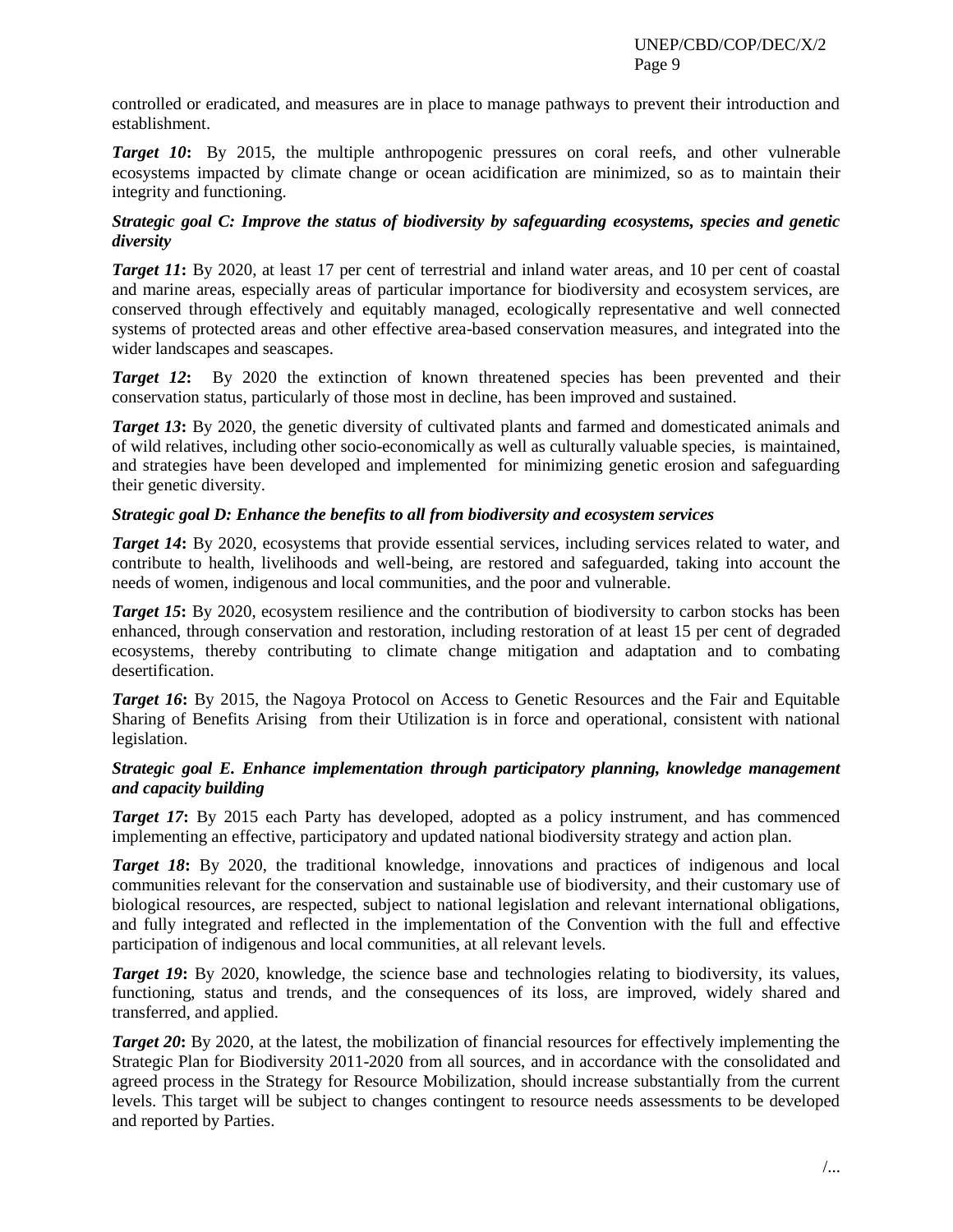# **V. IMPLEMENTATION, MONITORING, REVIEW AND EVALUATION**

14. **Means for implementation:** The Strategic Plan will be implemented primarily through activities at the national or subnational level, with supporting action at the regional and global levels. The means of implementation for this Strategic Plan will include provision of financial resources in accordance with respective obligations under the Convention, taking into account Article 20 of the Convention. The Strategic Plan provides a flexible framework for the establishment of national and regional targets. National biodiversity strategies and action plans are key instruments for translating the Strategic Plan to national circumstances, including through the national targets, and for integrating biodiversity across all sectors of government and society. The participation of all relevant stakeholders should be promoted and facilitated at all levels of implementation. Initiatives and activities of indigenous and local communities, contributing to the implementation of the Strategic Plan at the local level, should be supported and encouraged. The means for implementation may vary from country to country, according to national needs and circumstances. Nonetheless, countries should learn from each other when determining appropriate means for implementation. It is in this spirit that examples of the possible means for implementation are provided in the note by the Executive Secretary on the Strategic Plan for Biodiversity 2011-2020: provisional technical rationale, possible indicators and suggested milestones for the Aichi Biodiversity Targets.<sup>8</sup> It is envisaged that implementation will be further supported by the Nagoya Protocol on Access to Genetic Resources and the Fair and Equitable Sharing of the Benefits Arising from their Utilization and other components of the international regime on access and benefit-sharing which will facilitate the fair and equitable sharing of benefits arising from the use of genetic resources.<sup>9</sup>

15. **The programmes of work**: The thematic programmes of work of the Convention include: biodiversity of inland waters, marine and coastal biodiversity, agricultural biodiversity, forest biodiversity, biodiversity of dry and sub-humid lands, mountain biodiversity and island biodiversity. Together with the various cross-cutting issues $10$  they provide detailed guidance on implementation of the Strategic Plan, and could also contribute to development and poverty reduction. They are key tools to be considered in the updating of national biodiversity strategies and action plans.

16. **Broadening political support** for this Strategic Plan and the objectives of the Convention is necessary, for example, by working to ensure that Heads of State and Government and the parliamentarians of all Parties understand the value of biodiversity and ecosystem services. Parties to the Convention should be encouraged to establish national biodiversity targets that support the achievement of the Strategic Plan and the Aichi Biodiversity Targets and outline the measures and activities that will achieve this, such as the development of comprehensive national accounting, as appropriate, that integrates the values of biodiversity and ecosystem services into government decision-making with the full and effective participation of indigenous and local communities and other stakeholders.

17. **Partnerships** at all levels are required for effective implementation of the Strategic Plan, to leverage actions at the scale necessary, to garner the ownership necessary to ensure mainstreaming of biodiversity across sectors of government, society and the economy and to find synergies with national implementation of multilateral environmental agreements. Partnerships with the programmes, funds and specialized agencies of the United Nations system, as well as with other conventions and multilateral and bilateral agencies, foundations, women, indigenous and local communities, and non-governmental organizations, will be essential to support implementation of the Strategic Plan at the national level. At the international level, this requires partnerships between the Convention and other conventions,

 $8$  The note, updated consistent with the targets as adopted and decision X/2, is available as UNEP/CBD/COP/10/27/Add.1.

<sup>&</sup>lt;sup>9</sup> Note that the international regime on access and benefit-sharing is constituted of the Convention on Biological Diversity, the Protocol on Access to Genetic Resources and the Fair and Equitable Sharing of the Benefits Arising from their Utilization, as well as complementary instruments, including the International Treaty on Plant Genetic Resources for Food and Agriculture and the Bonn Guidelines on Access to Genetic Resources and Fair and Equitable Sharing of the Benefits Arising Out of Their Utilization (decision X/1, preamble).

 $^{10}$  A full list of programmes and initiatives is available at:  $\frac{http://www.cbd.int/programmes/}{http://www.cbd.int/programmes/}$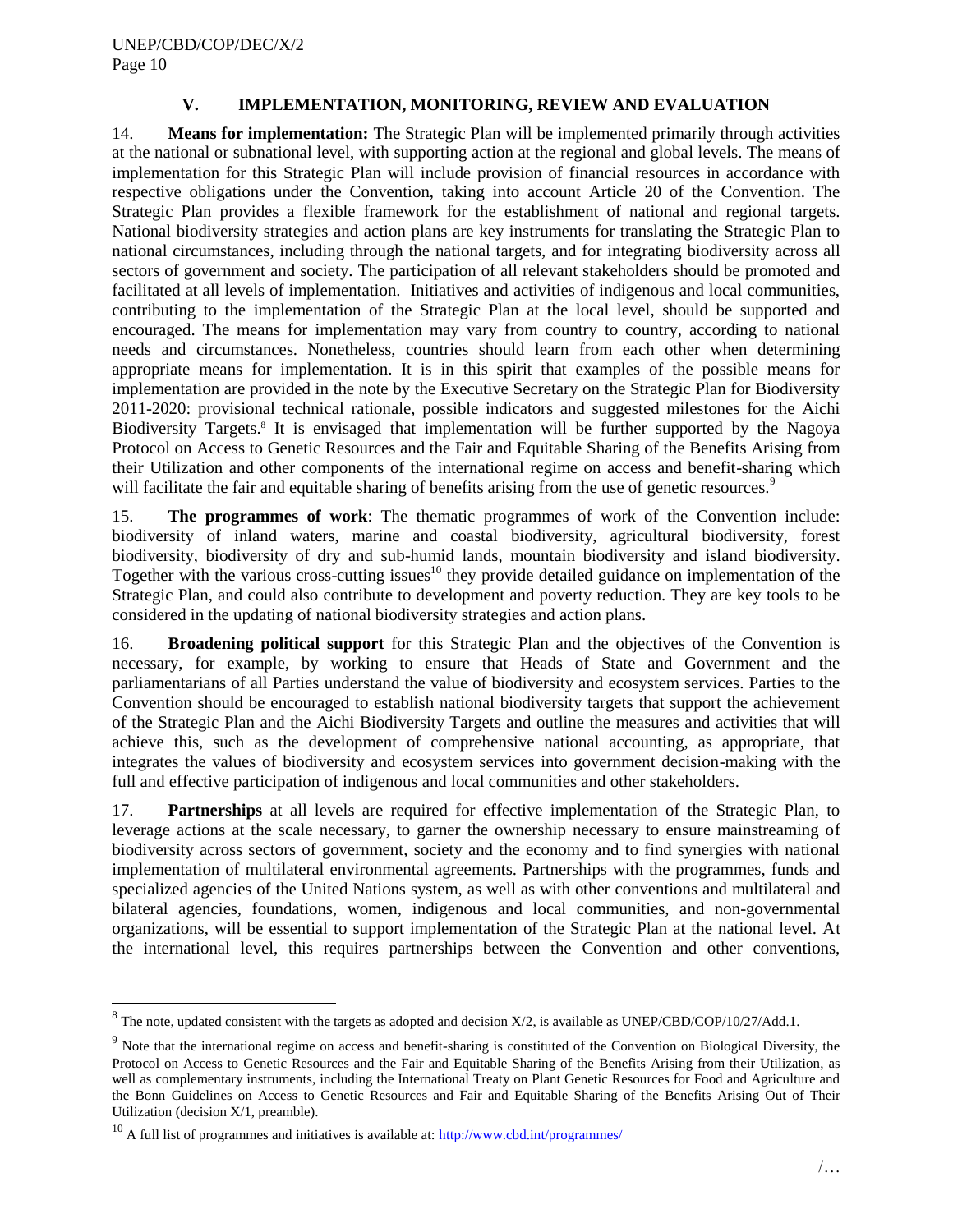international organizations and processes, civil society and the private sector. In particular, efforts will be needed to:

(a) Ensure that the Convention, through its new Strategic Plan, contributes to sustainable development and the elimination of poverty, and the other Millennium Development Goals;

- (b) Ensure cooperation to achieve implementation of the Plan in different sectors;
- (c) Promote biodiversity-friendly practice by business; and

(d) Promote synergy and coherence in the implementation of the multilateral environmental agreements.<sup>11</sup>

18. **Reporting by Parties:** Parties will inform the Conference of the Parties of the national targets or commitments and policy instruments they adopt to implement the Strategic Plan, as well as any milestones towards these targets, and report on progress towards these targets and milestones, including through their fifth and sixth national reports. Suggested milestones, as well as suggested indicators, are to be developed in accordance with the processes laid out in paragraphs 3 (b), (e) and 17 (g) of decision  $X/2$ on the Strategic Plan as well as decision X/7 on goals, targets and associated indicators. Parliamentarians, by responding to the needs and expectations of citizens on a regular basis, should play a role in reviewing the implementation of the Convention at the national and subnational levels, as appropriate, to help Governments produce a more comprehensive review.

19. **Review by the Conference of the Parties:** The Conference of the Parties, with the support of other Convention bodies, in particular the Ad Hoc Open-ended Working Group on Review of Implementation of the Convention, will keep under review implementation of this Strategic Plan, and support effective implementation by Parties ensuring that new guidance is informed by the experience of Parties in implementing the Convention, in line with the principle of adaptive management through active learning. The Conference of the Parties will review the progress towards the Aichi Biodiversity Targets as set out in the Strategic Plan and make recommendations to overcome any obstacles encountered in meeting those targets, including revision of the provisional technical rationale, possible indicators and suggested milestones for the Aichi Biodiversity Targets<sup>12</sup> and measures contained therein, and, as appropriate, to strengthen the mechanisms to support implementation, monitoring and review. To facilitate this work, the Subsidiary Body on Scientific, Technical and Technological Advice (SBSTTA) should develop a common set of biodiversity metrics to be used to assess the status of biodiversity and its values.

### **VI. SUPPORT MECHANISMS**

20. **Capacity-building for effective national action:** Many Parties, especially the developing countries, in particular the least developed countries, small island developing States and the most environmentally vulnerable countries, as well as countries with economies in transition, may require support for the development of national targets and their integration into national biodiversity strategies and action plans, revised and updated in line with this Strategic Plan and guidance from the Conference of the Parties (decision IX/8). Global and regional capacity-building programmes could provide technical support and facilitate peer-to-peer exchange, complementing national activities supported by the financial mechanism in line with the four-year framework of programme priorities related to utilization of GEF resources for biodiversity for the period from 2010 to 2014 (decision IX/31)*.* Capacity-building on gender mainstreaming in accordance with the Convention's gender plan of action, and for indigenous and local communities concerning the implementation of the Strategic Plan at national and subnational levels should be supported.

 $11$  The TEMETEA modules for the coherent implementation of multilateral environmental agreements and related instruments may be a useful tool to support this.

<sup>&</sup>lt;sup>12</sup> A note on provisional technical rationale, possible indicators and suggested milestones for the Aichi Biodiversity Targets is provided as UNEP/CBD/COP/10/27/Add.1.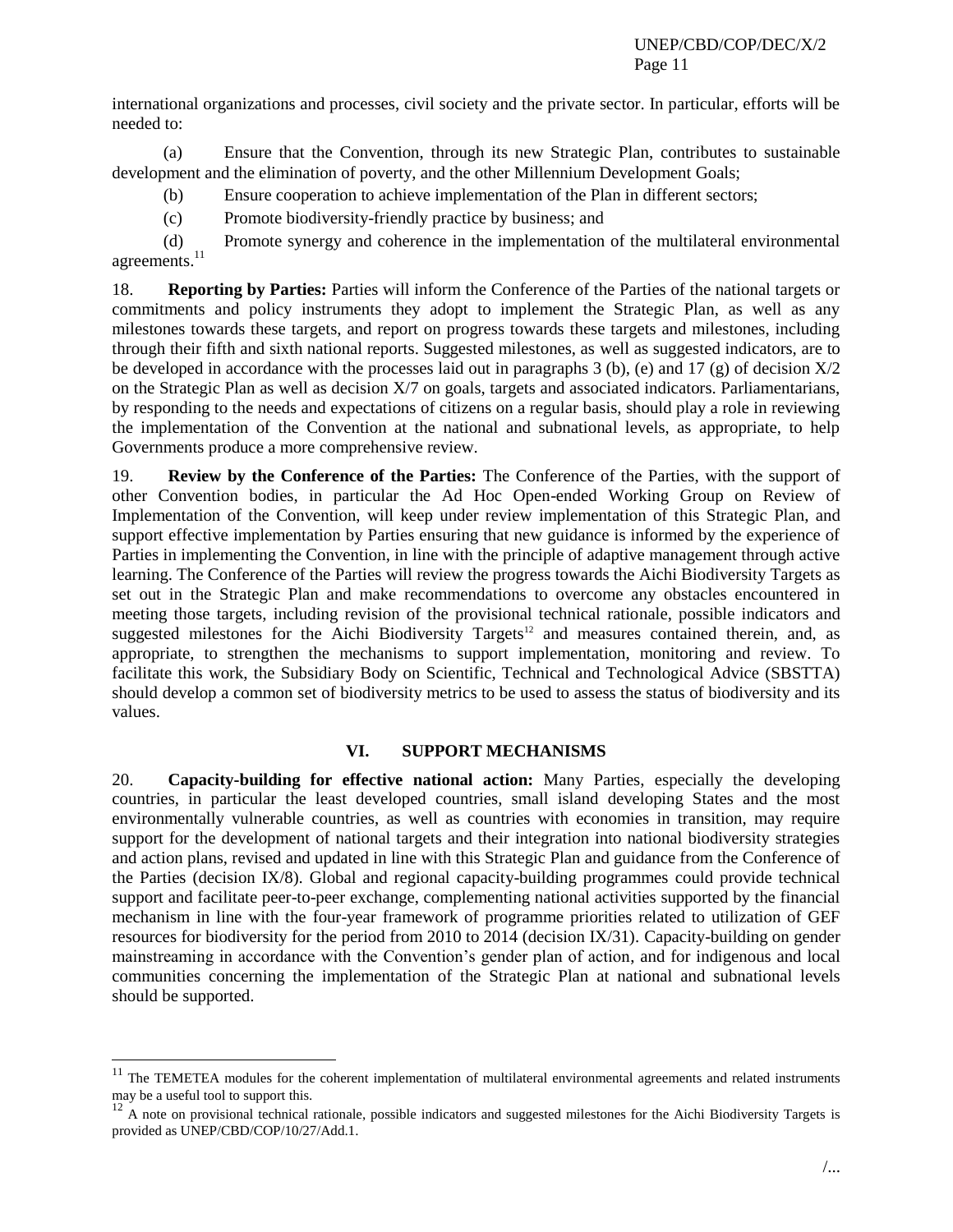21. The Strategic Plan will be implemented through the programmes of work of the Convention on Biological Diversity, implementation of national biodiversity strategies and action plans, and other national, regional and international activities.

22. **Clearing-house mechanism and technology transfer**: Collectively those involved in implementing the Convention have a wealth of experience and have developed many useful good practice cases, tools and guidance. There is additional useful information beyond this community. A biodiversity knowledge network will be developed, including a database and network of practitioners, to bring together this knowledge and experience and to make it available through the clearing-house mechanism to facilitate and support enhanced implementation of the Convention.<sup>13</sup> National clearing-house mechanism nodes comprising networks of experts with effective websites should be developed and sustained so that in each Party, all have access to the information, expertise and experience required to implement the Convention. National clearing-house mechanism nodes should also be linked to the central clearing-house mechanism managed by the Convention Secretariat, and information exchange between these should be facilitated.

23. **Financial resources:** The strategy for resource mobilization including the proposed concrete initiatives, targets and indicators to be developed, and processes for developing innovative mechanisms, provides a roadmap for achieving the effective implementation of Article 20, paragraphs 2 and 4, of the Convention, in order to provide adequate, predictable and timely new and additional financial resources, in support of the implementation of this Strategic Plan.<sup>14</sup>

24. **Partnerships and initiatives to enhance cooperation.** Cooperation will be enhanced with the programmes, funds and specialized agencies of the United Nations system as well as conventions and other multilateral and bilateral agencies, foundations and non-governmental organizations<sup>15</sup> and indigenous and local communities, to support implementation of the Strategic Plan at the national level. Cooperation will also be enhanced with relevant regional bodies to promote regional biodiversity strategies and the integration of biodiversity into broader initiatives. Initiatives of the Convention such as South-South cooperation,<sup>16</sup> promoting engagement of subnational governments, cities and local authorities,<sup>17</sup> and business and biodiversity<sup>18</sup> and promoting the engagement of parliamentarians, including through inter-parliamentary dialogues will contribute to the implementation of the Strategic Plan.

25. **Support mechanisms for research, monitoring and assessment.** The following are key elements to ensure effective implementation of the Strategic Plan:

(a) Global monitoring of biodiversity: work is needed to monitor the status and trends of biodiversity, maintain and share data, and develop and use indicators and agreed measures of biodiversity and ecosystem change: $19$ 

l

<sup>&</sup>lt;sup>13</sup> The prospective Biodiversity Technology Initiative is relevant (decision  $X/6$ ).

<sup>&</sup>lt;sup>14</sup> See also decision  $X/3$ .

<sup>15</sup> Including, among others, UNEP, UNDP, the World Bank, FAO and IUCN.

 $16$  See also decisions IX/25 and X/23, on a multi-year plan of action for South-South cooperation on biodiversity for development for the period 2011-2020.

 $17$  Decision X/22 on the Plan of Action on Subnational Governments, Cities and other Local Authorities on Biodiversity. See also the Aichi/Nagoya Declaration on Local Authorities and Biodiversity (http://www.cop10.jp/citysummit/english/images/top/declaration.pdf).

 $18$  Decisions VIII/17, IX/26 and X/21.

<sup>&</sup>lt;sup>19</sup> The GEO-Biodiversity Observation Network, with further development and adequate resourcing, could facilitate this, together with Global Biodiversity Information Facility and the Biodiversity Indicators Partnership.